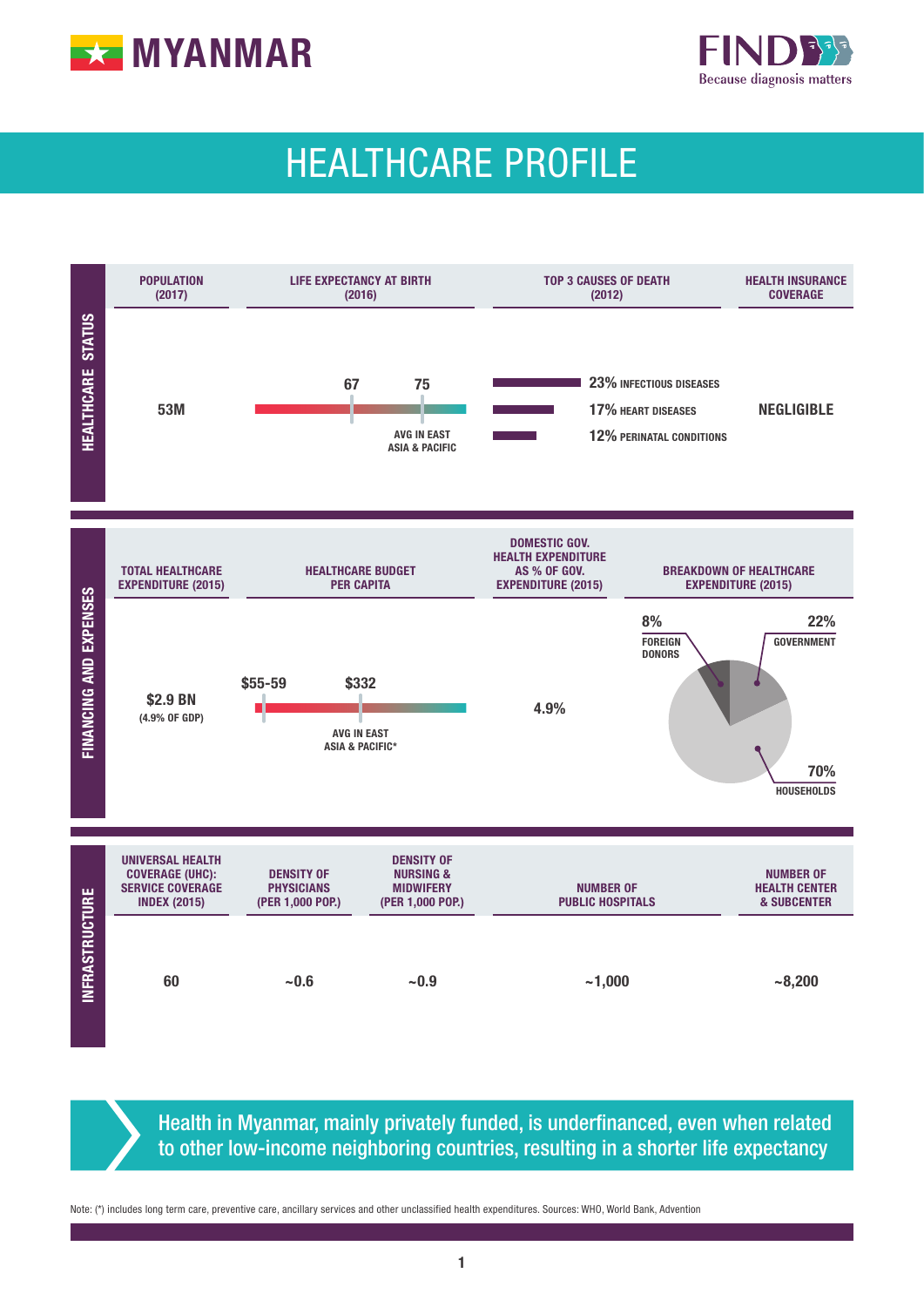



### PUBLIC HEALTHCARE INFRASTRUCTURE\*



### **COMMENTS**

Overall, the public sector accounts for 86% of the total health facilities in the country

### Community-level healthcare:

- RDTs are the diagnostic method of choice at the communitylevel
- Rural health centers are the backbone of the Myanmar health system. They are notably responsible for community health education, environmental sanitation, disease surveillance, treatments of common illnesses, referral services, and training of volunteer health workers (VHW)
	- RHC are generally staffed with one public health supervisor grade I, one midwife, one lady health visitor, and one health assistant
	- Rural health sub-centers (RHSC) are generally staffed with one public health supervisor grade II and one midwife
- VHW are present at the village level, there is  $\sim$  20,000 of them that are still active (out of the  $~10000$  who were trained), they are unpaid which contribute to their attrition
	- They treat minor illnesses and assist in the control of various infectious diseases using an integrated approach
	- Some are auxiliary midwives and some are village malaria workers (VMWs) who are the mainstay of malaria control activities

#### Regional and national healthcare:

- In hospitals and higher-level health facilities, microscopy is the preferred diagnostic method
- Microscopy availability is limited primarily to townships

Preventive health services are mostly provided through rural health centers & sub-centers and VHWs that are equipped with RDTs

Notes: (\*) Data from 2014; (\*\*) Ministry of Health and Sports. Sources: USAID / PMI, MoHS, Advention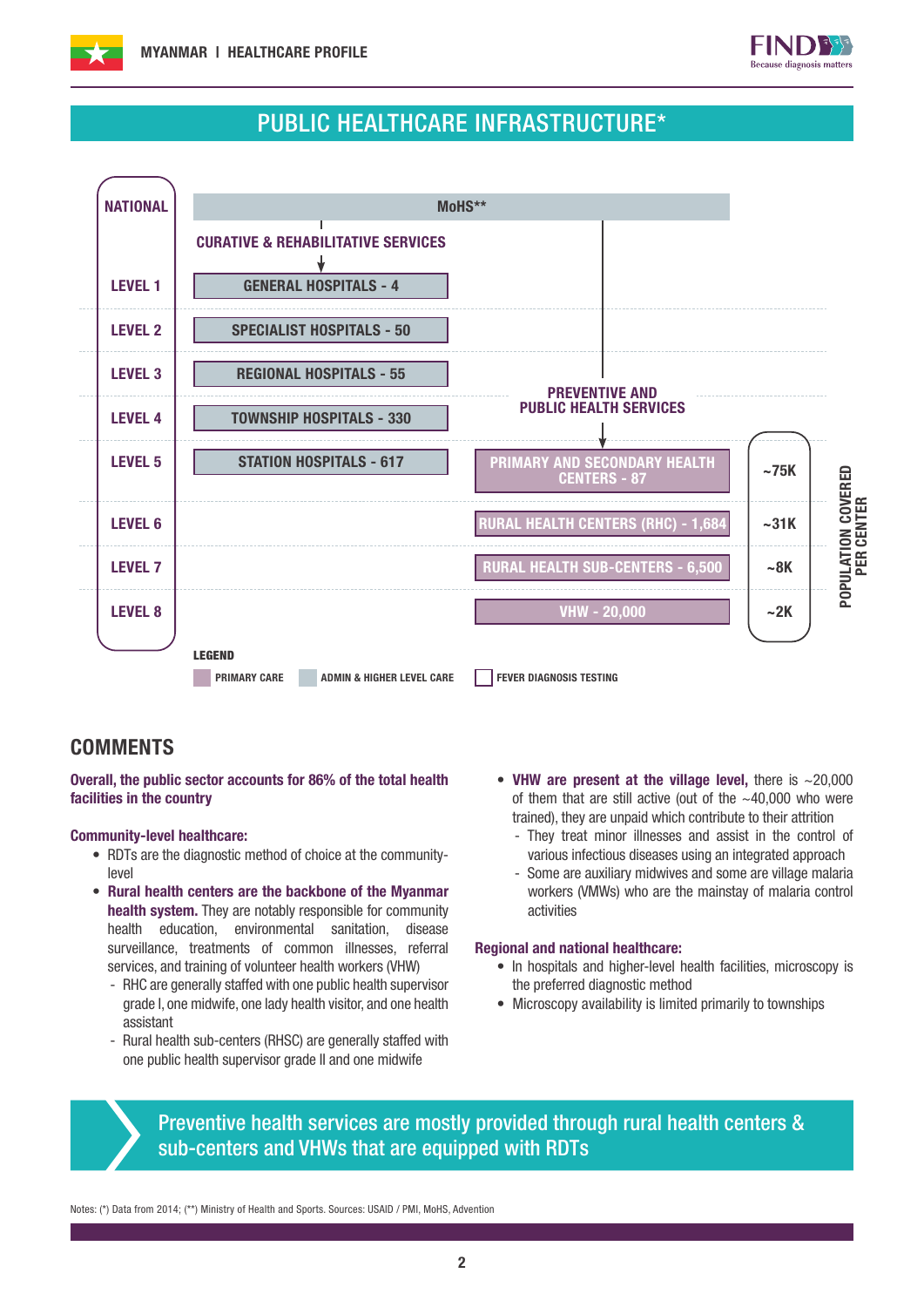



### PRIVATE HEALTHCARE INFRASTRUCTURE\*



### **COMMENTS**

The private sector, usually made up of smaller facilities than the public, is according to our interviews the first point where patients seek care when febrile ~65% (formal and informal)

• "A large proportion of people tend to seek care in the private sector. This is particularly true in rural areas." PSI, Myanmar, Malaria Elimination Director

#### Formal private sector is mostly present in urban areas

- Large private hospitals are mainly located in urban areas
- Sun Network, which is the name of the franchised formal private clinics network, is mainly present in urban or semiurban areas and staffed with GPs

While the informal private sector, a much larger network that encompasses former GPs, mobile drug vendors, retail shops or pharmacies, is mostly present in rural areas.

• "Myanmar has a very liberal approach to the private sector. Informal private sector is where most rural communities are going. Since 2017, PSI support ~22,000 non-formal providers and has trained most of them to use mRDTs" PSI, Myanmar, Malaria Elimination Director 2

Corporate private sector is providing a growing support for malaria control activities (education, health insurance, prevention, testing and treatment, etc.).

Community-based organization and religion-based societies promote increased access to health services for vulnerable populations through notably mobile health teams

• "Ethnic Health Organizations are operating in areas beyond government control, they are quite highly skilled." PSI, Myanmar, Malaria Elimination Director



Many stakeholders are complementing the public sector ranging from NGOs to formal and informal private sector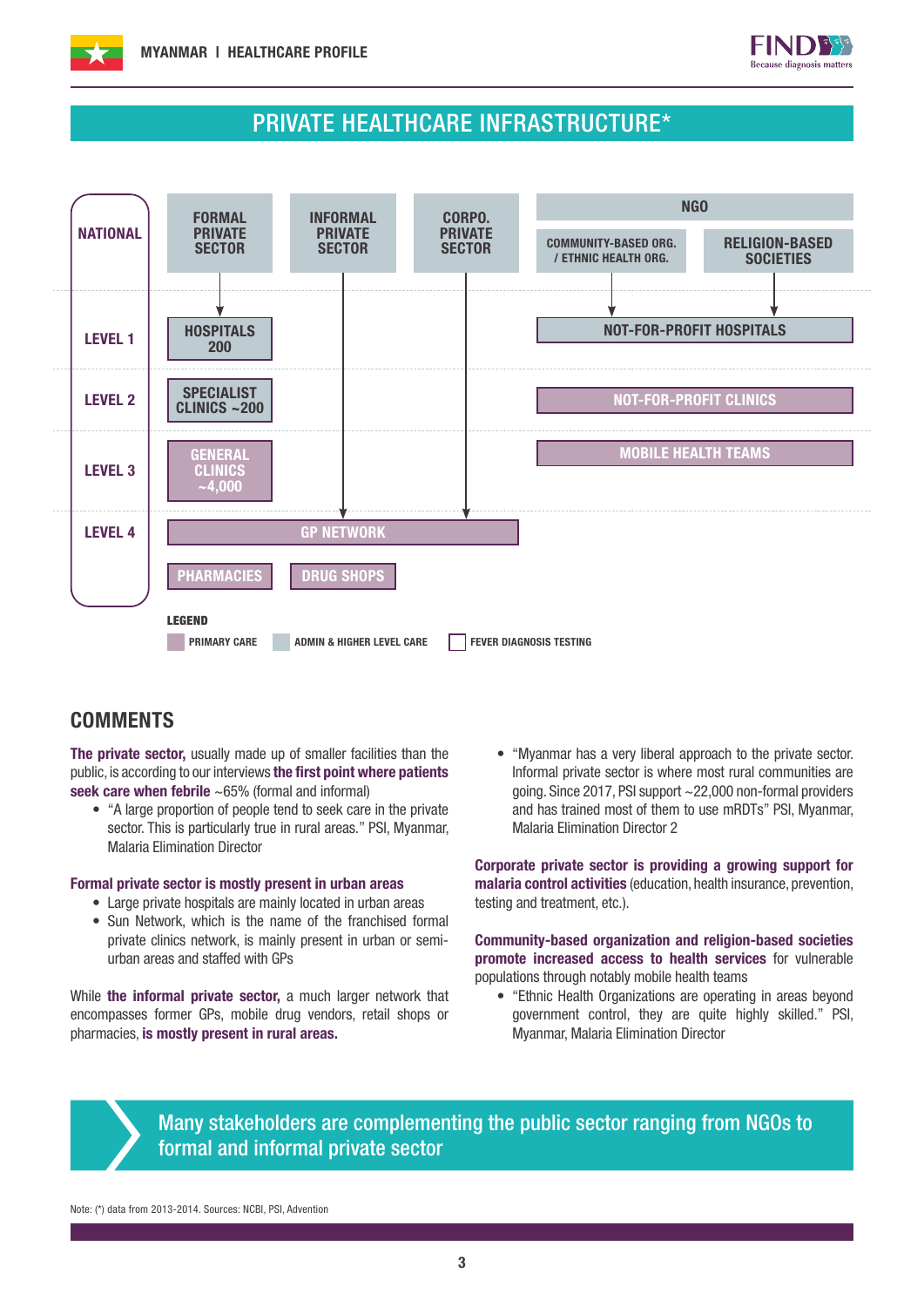



## MALARIA DIAGNOSIS PROVIDERS' BUSINESS MODEL

~70% of the healthcare services were paid through out-ofpocket payments in 2015.

A trial prepaid health insurance system started in July 2015 with customers able to buy between one to five units of coverage (one unit costs approximately 50 USD), with a single unit providing the most basic level of coverage. Insurers will pay approximately 15 USD per day of hospitalization per unit.

Myanmar has a social security system called "the Social Security Scheme" that covers 600,000 individuals out of  $\sim$ 54M citizens ( $\sim$ 1%). Otherwise, health insurance is only provided for government employees by the government, and for employees of international organizations by private insurers.

The government of Myanmar has committed itself to attain universal health coverage by 2030. The main goal of the first phase of the NHP 2017-21 is to extend access to a basic essential package of health services to the entire population (including malaria-related services) by 2021 and increase financial protection for those who need it the most.

Malaria treatment and diagnosis is free at public facilities.

### PUBLIC HEALTHCARE FACILITIES PRIVATE HEALTHCARE FACILITIES

Private sector costs are covered by patient OOP payments as Myanmar's private health insurance segment is in its infancy. In FY 2016/17, private health insurance premiums totaled just over \$74,900. By law, insurers offer the same product as the government health insurance system which guarantees partial payment of hospitalization costs and covers accidental deaths.

As part of the 2016-2020 NSP (National Strategic Plan), unlicensed drug vendors will be prohibited from treating malaria and selling antimalarials to avoid irrational treatment

• During the elimination phase, selling of over-thecounter antimalarial drugs will be strictly controlled

At present, a small proportion of private providers working in endemic areas are receiving sponsored commodities by NMPC and PSI Myanmar

• Expansion of this initiative is perceived as necessary, but mapping needs to be carried-out beforehand in order to minimize the risk of overlap resulting from support from multiple donors

NGO facilities provide care at no cost to the patient, with tests funded by donations.

The Myanmar health system is mainly financed through out-of-pocket expenditures and is highly unregulated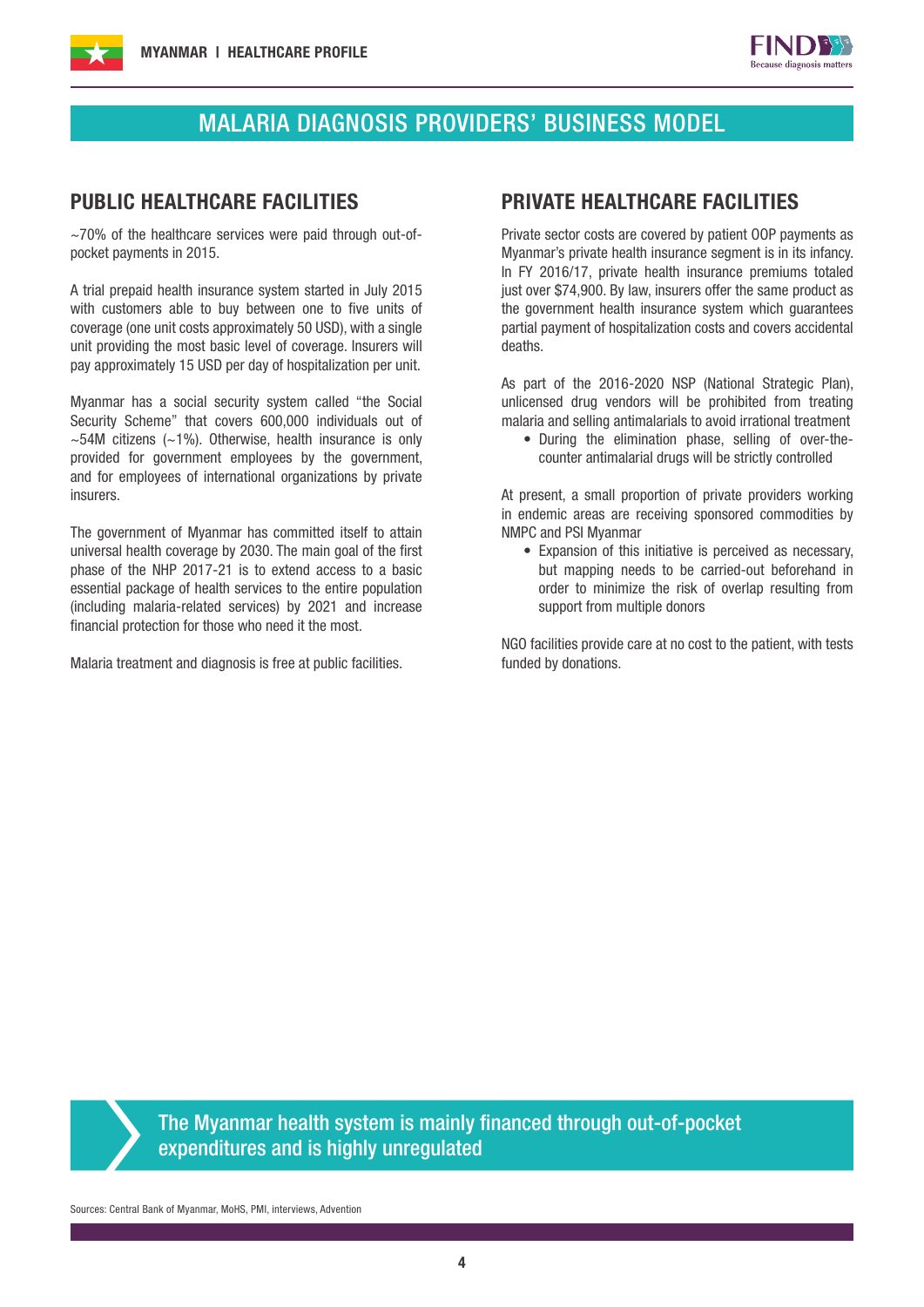



### HEALTHCARE STAFF AND TRAINING

|                                           | <b>PHYSICIANS</b>                                                                                                                                                                                                                           | <b>BASIC HEALTH STAFF</b>                                                                                                                                                                                                                                                                                           | <b>VILLAGE HWS</b>                                                                                                                                                                               |
|-------------------------------------------|---------------------------------------------------------------------------------------------------------------------------------------------------------------------------------------------------------------------------------------------|---------------------------------------------------------------------------------------------------------------------------------------------------------------------------------------------------------------------------------------------------------------------------------------------------------------------|--------------------------------------------------------------------------------------------------------------------------------------------------------------------------------------------------|
| <b>GENERAL JOB</b><br><b>DESCRIPTION</b>  | Examines in and out patients in line<br>with standard medical procedures using<br>various types of diagnostic mechanisms<br>Administers and prescribes drugs<br>based on examination, test reports and<br>findings and counselling services | Promotes maternal and child health.<br>school health, nutrition, immunization,<br>community health education,<br>environmental sanitation, disease<br>surveillance and controls, treatments<br>of common illnesses, referral services,<br>birth and death registration, and training<br>of volunteer health workers | <b>Helps on community mobilization</b><br>strategies, education sessions and use<br>of communication tools<br>Treats minor illnesses and assist in the<br>control of various infectious diseases |
| <b>MALARIA</b><br><b>SPECIFIC TASKS</b>   | Use IMCI and IMAI approach to<br>diagnose through clinical diagnostic<br>and microscopy confirmation for severe<br>cases                                                                                                                    | Use iCCM diagnostic approach to<br>diagnose through clinical and RDTs<br>and treat                                                                                                                                                                                                                                  | Use iCCM diagnostic approach to<br>diagnose through clinical and RDTs<br>and treat                                                                                                               |
| <b>MEDICAL</b><br><b>TRAINING</b>         | 7 years                                                                                                                                                                                                                                     | >1 Year                                                                                                                                                                                                                                                                                                             | <1 Year                                                                                                                                                                                          |
| <b>RDT USE</b><br><b>KNOWLEDGE</b>        |                                                                                                                                                                                                                                             |                                                                                                                                                                                                                                                                                                                     |                                                                                                                                                                                                  |
| <b>BLOOD SAMPLING</b><br><b>KNOWLEDGE</b> |                                                                                                                                                                                                                                             |                                                                                                                                                                                                                                                                                                                     |                                                                                                                                                                                                  |
|                                           | <b>LEGEND</b><br><b>COMPLETE KNOWLEDGE</b><br><b>INCOMPLETE / PARTIAL KNOWLEDGE</b><br><b>EXT</b> NO / VERY LIMITED KNOWLEDGE                                                                                                               |                                                                                                                                                                                                                                                                                                                     |                                                                                                                                                                                                  |

In Myanmar, many doctors (>50%) and other staff in the public health service are also engaged in private practices after official working hours to supplement their income.

Recognizing that human capacity is lacking in Myanmar and well-trained staff are critical, the MoHS is focusing on rebuilding the NMCP's health workforce with different skill sets to improve management at various levels of field operations and offering integrated community approaches (including possibly HIV, TB, leprosy and malaria services).

To produce qualified medical doctors, the MoHS agreed to halve the annual student intake of four medical schools and to extend the study period of medical students from 6 years to 7 years.

For capacity building, candidates from different disciplines have been selected and sent for overseas training in the course of their PhDs, master's degrees, and other diplomas, as well as for short term training.

Myanmar lacks qualified healthcare staff and rolled out a 5Y National Health Plan in 2017 to overcome that issue

Offering an integrated community approach will be one of the key levers to improve the level of care

Sources: PMI, Advention